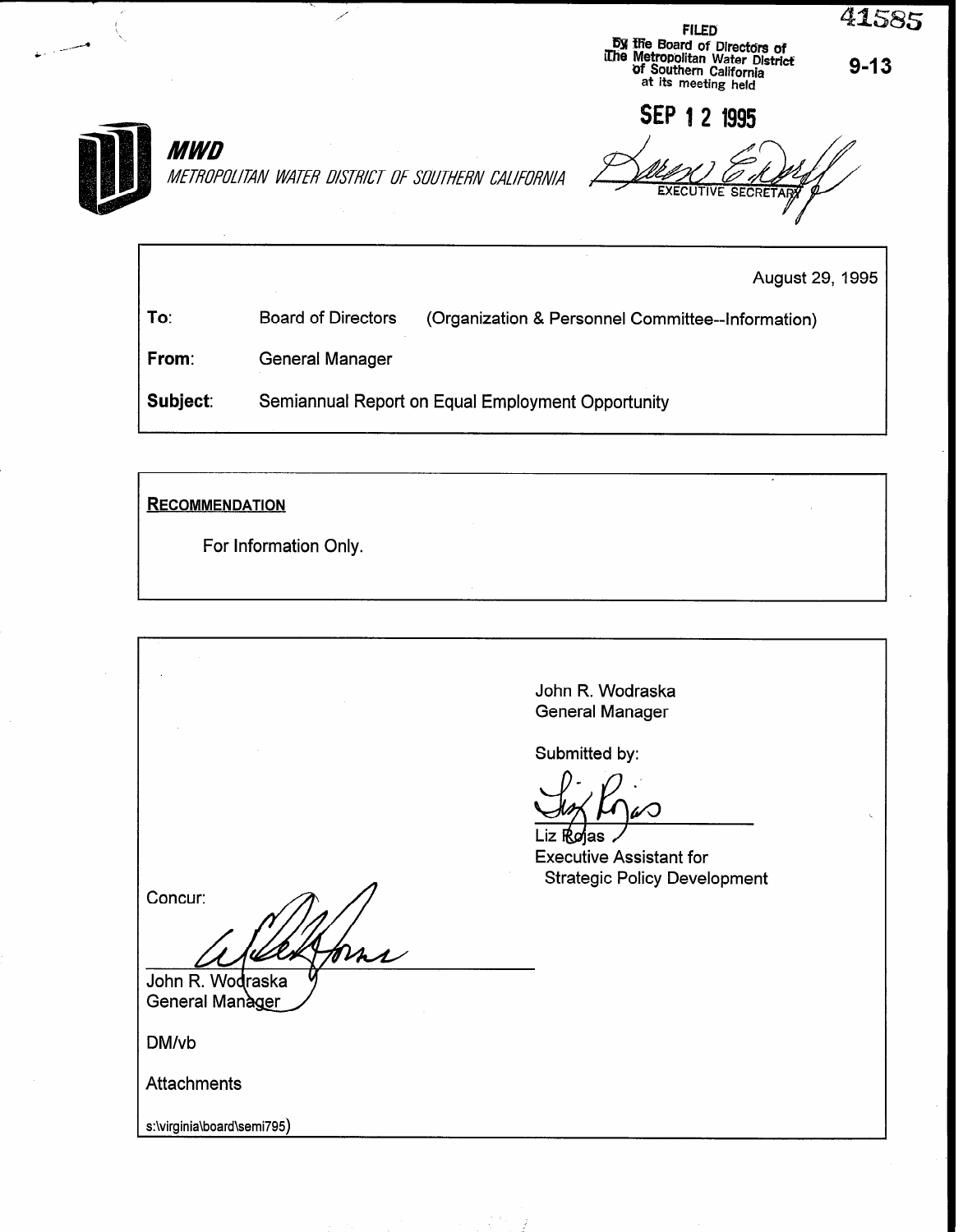### **EXECUTIVE SUMMARY:**

This semiannual report summarizes the equal employment opportunity efforts of the District for the period January 1, 1995 through June 30, 1995 and is presented pursuant to Administrative Code Section 6304. The attached Affirmative Action Plan Implementation Schedule highlights activities completed in accordance with the District's Affirmative Action Plan during this period. The attached tables illustrate the makeup of the District's work force, with emphasis on minority and/or female employment and advancement during the reporting period.

## DETAILED REPORT:

## Affirmative Action Plan

The District's Affirmative Action Plan (Plan) revision, was completed in January of 1995 and presented to the Organization and Personnel Committee of the Board of Directors at its February 1995 meeting.

## **Equal Employment Opportunity Advisory Committee**

The Equal Employment Opportunity Advisory Committee (Committee) convened four times during this reporting period to review and discuss District personnel practices as they relate to equal employment opportunity.

In April, the EEO staff in conjunction with the Organizational and Development Section of Human Resources facilitated a one-day Committee Workshop at the San Dimas facility to discuss and develop more clearly defined institutional mandate as well as operational procedures for this Committee.

#### Equal Employment Opportunity Office Staff

During this reporting period, EEO staff assisted in the preparation of an informational letter to the Committee on Legislation of the Board of Directors outlining the District's position on three pieces of legislation that would have significant impact on the District's affirmative action activities; assisted the Human Resources Division and the Legal Department in the development of guidelines and procedures for the establishment of the MWD Employee Hotline; provided orientation to new employees as part of the Human Resources Division's Day Two Employee Orientation program; made three presentations to managers and supervisors in the Engineering Division.

As part of the District's outreach efforts, EEO staff made presentations to the Hispanic Business Society at California State University, Los Angeles, and the Mexican American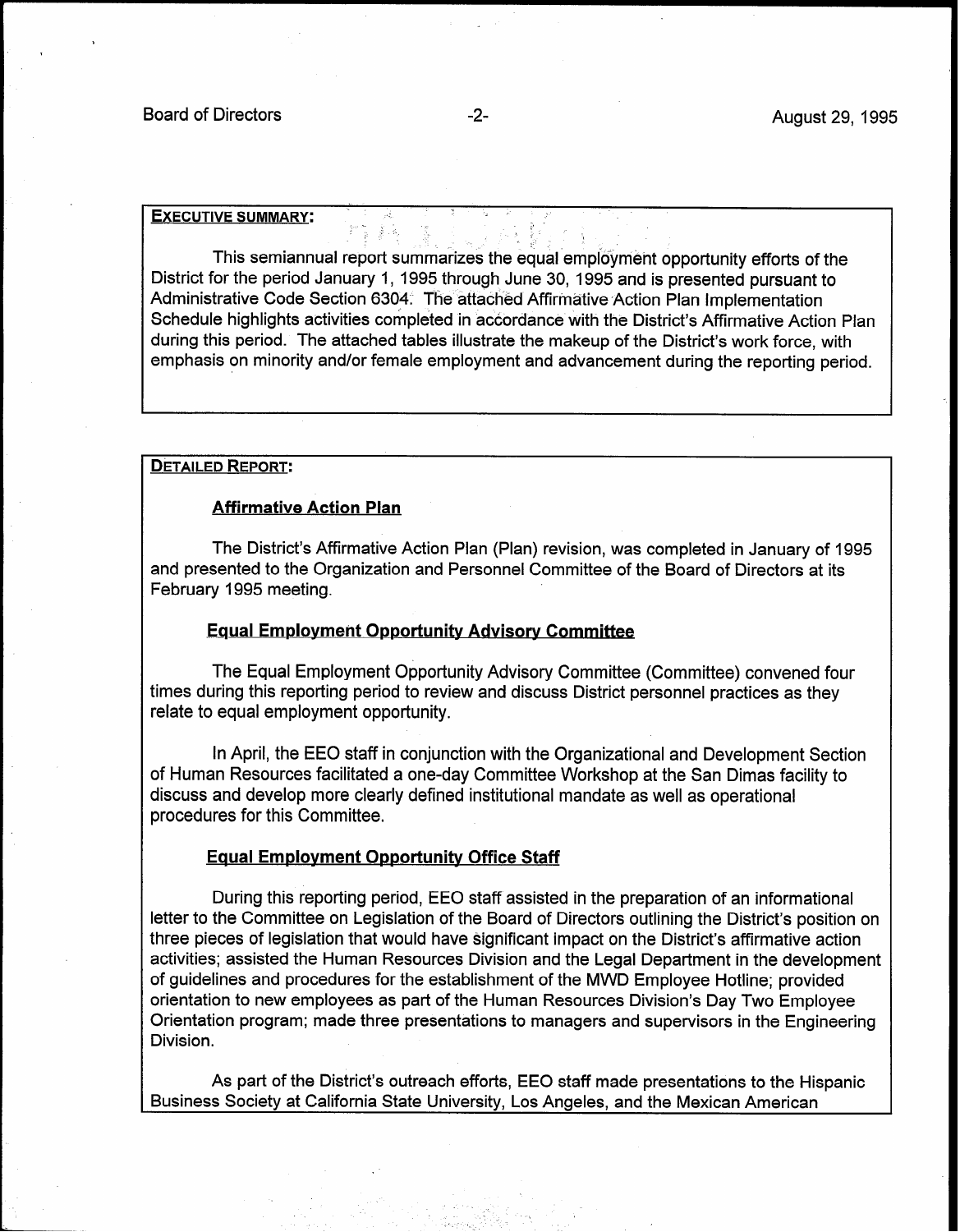I

Opportunity Foundation. The EEO staff provided an overview of the District's Affirmative Action Plan revision to the Los Angeles'County Board of Education staff involved in the revision of that organization's affirmative action plan. EEO staff assisted the Human Resources Division recruitment staff at the California State University, Los Angeles job fair, attended the awards dinner of the Society of Hispanic Professional Engineers, sponsored the District's representation at the annual awards dinner of the Society of Professional Black Engineers, and attended the quarterly meeting of the Equal Employment Opportunity, Affirmative Action and Diversity Group.

,  $\zeta$  ,

During this period, EEO staff developed a more useful and precise format for providing work force analysis and statistical analysis of personnel actions by the divisions.

# Complaint Activity

There are four cases pending before the State of California Department of Fair Employment and Housing (DFEH) and/or the U.S. Equal Employment Opportunity Commission which were filed by District employees. During this reporting period, the District received two favorable determinations form DFEH on cases filed against the District alleging discrimination.

Complaint activity includes 26 complaint inquiries, 12 employees counseled, 7 supervisors/managers assisted, five investigations completed, and two cases closed.

During this period, EEO staff working with representatives of the Human Resources Employee Relations Office and the Office of General Counsel screened and selected an outside independent investigator to perform investigations on behalf of the District on a trial basis.

# Statistical Analysis

i \_,.-

.(- . \_ i.- ,

., . . '. I.

A statistical analysis of personnel activities shows that new hires consisted of 41.4 percent minorities and 43.1 percent females. Of the 25 positions awarded through job postings, 60.0 percent minorities and 36.0 percent females were selected. A total of 85 positions were filled through promotions, including 50.6 percent minorities and 34.1 percent females. There were a total of 41 separations, including 46.3 percent minorities and 39.0 percent females.

1 .

한 방법, 제작 등이 있는 기준은 20일 있는 사람이 안 없었던 이용 방법을 받은 것이 있다. 이 사람들은 사람들이 있는 것이 있다. ticalism matematics in the consideration of the constitution of the control of the constitution of the control o

',., \_.'

.- -

-\_